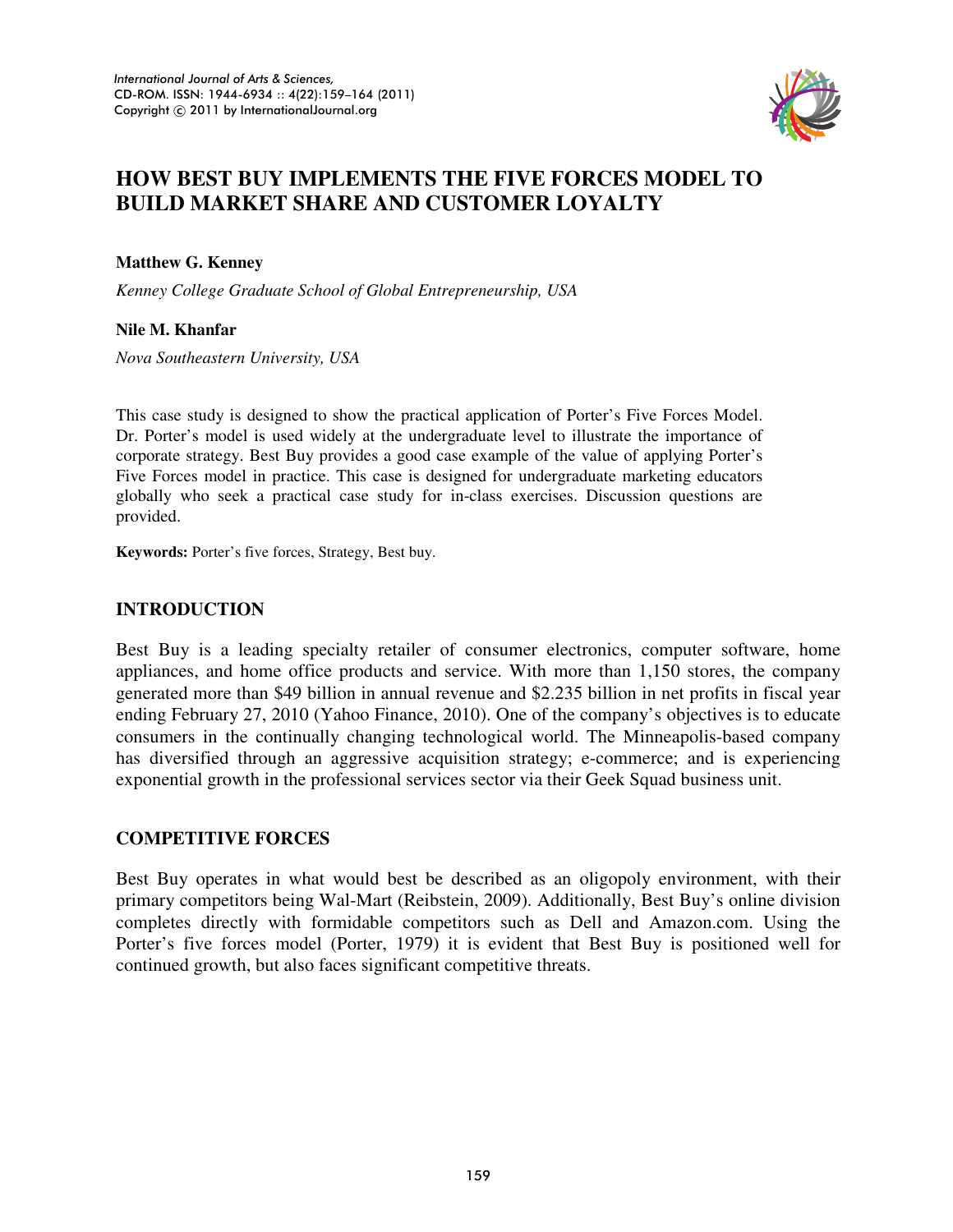#### **Intensity of rivalry among competitors**

The competition among large electronics retailers is fierce and something that plays an important role in Best Buy's executive level decision making. For example, at Best Buy's corporate headquarters employees entering the building at one point were greeted with a mock triage unit, replete with bandages and litters. This is an unsubtle metaphorical reminder to employees of what will happen to the company if they take their eye off Wal-Mart (Boyle, 2006).

Wal-Mart executives, of course, are also intensely focused on Best Buy. This is evident by the fact that Wal-Mart has been modifying a number of its electronics departments in an effort to create a more customer centric retail environment (Berner, 2005; Gulati, 2010). Best Buy's focus on customer centricity, which is essentially de-centralizing control and empowering store-level managers and employees to tailor offerings and displays that reflect the needs of local customers. This strategy has contributed to a 7% increase in 2010 same store sales (Retailers Daily, 2010), which is outpacing other big-box retailers, including Wal-Mart. Prior to the *Great Recession* of 2007 (Fehr, 2010), the company realized a 22% increase in same store sales (Anderson, 2006) for fiscal 2006.

One of the reasons for Best Buy's success has been its supply chain efficiency (Supply Chain Digest, 2006; Accenture, 2007). However, online competitors, such as Dell Computer Corp pose a significant threat to Best Buy as they are equally logistically efficient and have the advantages associated with being vertically integrated.

#### **Pressure from substitute products**

Best Buy executives recognize that high-volume retailers like Wal-Mart, and online retailers, like Dell, potentially have the ability to undercut their costs, which will corresponding reduce their market share. Thus, they have developed a series of partnerships with electronics manufacturers in China (Barney, 2006) to produce their own products, under various brand names, which reduces the risk of losing market-share to lower cost substitute products.

While vertical integration mitigates the risk of substitute products, Best Buy has further mitigated the risk by offering value-added services (Berner, 2005; Best Buy 2010), such as extended warranties and technical services.

#### **Barriers to entry**

One of the major advantages of operating as part of an oligopoly is that there are few competitors. With regard to big-box retailers like Best Buy the huge capital costs associated with building a retail infrastructure. According to Boyle (2006) the costs of modifying existing stores to represent a more customer centric focus is approximately \$600,000 per location. The costs of capital costs associated with retail, along with ancillary human resource and marketing expenses result in a significant barrier to entry for up-start competitors.

The barriers to entry, however, for online competitors are relatively low (Mendelsohn, 2006). Therefore, manufacturers of consumer electronics seeking to emulate Dell's direct model could bypass Best Buy and sell direct. However, a more likely scenario would that that manufactures will develop their own online storefronts while maintaining their relationships with the big-box retailers. These retailers provide a critical mass of volume that could not, in all likelihood, be generated solely through an online channel. A prime example of this type of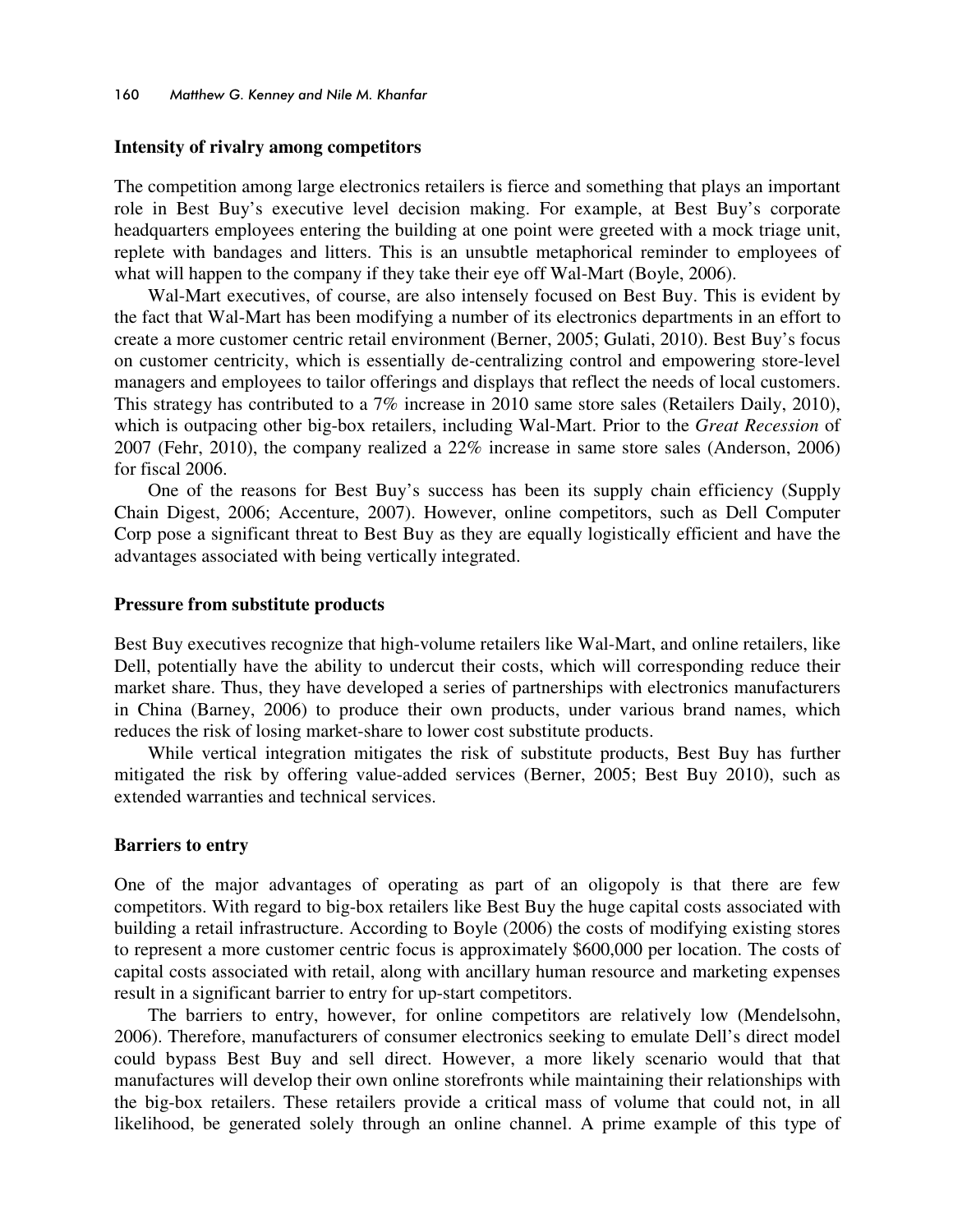hybrid retail/online strategy would be the recent strategic alliance Best Buy forged with Apple Computer to promote and sell numerous Apple brands (Kazit, 2006).

### **Bargaining power of buyers (customers)**

Best Buy management appears to be acutely aware of the number of options consumers have. Although the retail options are limited to a few players, online outlets provide consumers with a wealth of purchasing options. While consumers do not have the ability to haggle with in an effort to achieve a lower-price, they can achieve the same effect by conducting a modicum of research. In an effort to mitigate the power of buyers Best Buy has been aggressive in promoting extended warranties (Berner, 2005), which serve the purpose of maintaining a relationship with buyers and increasing their switching costs. While Best Buy's aggressive approach to selling warranties has drawn the ire of consumer groups (Huffman, 2005), it continues to be a significant source of revenue.

# **Bargaining power of suppliers**

One of the keys to Best Buy's growth has been the effective management of its supply chain and communication with its vendors. The company has established a comprehensive vendor extranet where terms of vendor expectations are clearly articulated.

Relationships between large retailers and their supply chain partners have changed considerably over the past decade, largely due to the success achieved by Wal-Mart (Corshen, 2004). This balance of power, from manufacturer to retailer, mitigates the supplier risks Best Buy faces considerably. Also, this risk is further reduced by the firm's vertical integration strategy.

Of course, manufacturers with products that are in high demand will have more powerful than those who do not, but the relationship between Best Buy and its vendor base appears to be relatively symbiotic. As the largest consumer electronics retailer in the world, Best Buy appears to have more leverage than their vendors but do not appear to be wielding it unethically.

# **GROWTH STRATEGY**

The growth strategy of Best Buy is threefold. The three facets are increased same-store sales; acquire high potential companies; focus on services. Each strategy has been delivering results to the company's bottom line and enhancing its market value.

### **Increasing same-store sales**

In fiscal 2006 Best Buy increased same-store sales by an impressive 22% (Anderson, 2006), of course, this rate of growth wasn't a realistic target during the post-2007 recessionary period. Yet, the company maintained its customer oriented view during the recovery and it appears to be paying dividends, as same-store sales are at 7%: larger than those of Wal-mart. The strategy is based on an organizational value known as *customer centricity*. Essentially, this principle empowers store level managers and employees to take a much more active role in delivering products to their customers. According to Millwood (2004):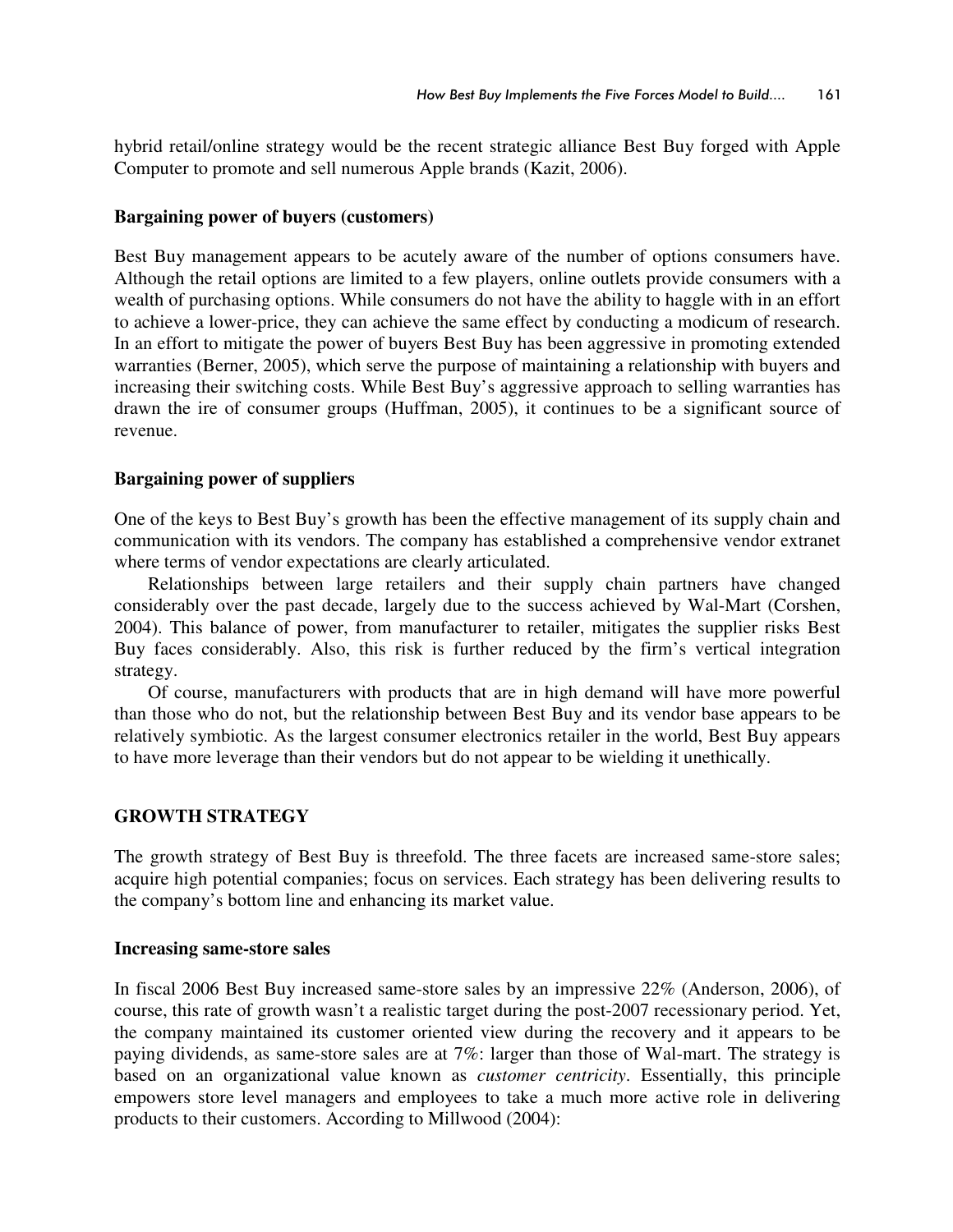Best Buy has identified key customers in five areas of its customer-centricity program: affluent professionals seeking the best technology experience; younger males wanting cutting-edge technology and entertainment; fathers looking for technology to improve their lifestyle; mothers who seek technology to enrich their children's lives; and small-business people using technology to improve their bottom lines.

Although the company is continuing to build new stores internationally, two hundred stores have opened since 2007, company leaders have recognized that it is easier to retain an existing customer than attract a new one. Moreover, the positive human resource benefits from this empowerment strategy have been remarkable as employee retention is at an all-time for the company (Toncheva, 2010).

### **Acquiring high potential companies**

Best Buy executives recognize that it is often more cost effective to buy market-share rather than building it from scratch, especially with regard to international expansion. Thus, the company's executives have purchased several going concerns in recent years including Geek Squad; Jiangsu Five Star Appliance Co. (China), and Future Shop (Canada).

Geek Squad is the company's high profile entry into personal and professional computer services, which Best Buy calculates is \$230 Billion market opportunity (Anderson, 2006). Jiangsu Five Star Appliance Co., China's fourth largest retail chain, represents the firm's first retail foray into a region where it has strong manufacturing and political relationships. Future Shop is Canada's largest retail chain, and helps Best Buy to retain its position as the largest North American electronics retailer.

Of the companies acquired, Geek Squad may generate the best long-term strategic competitive results for the company, as any firm that is competing with Wal-Mart will inevitably lose market-share to their low-cost strategy. By focusing on services the firm can maintain relationships with customers that monolithic centralized conglomerates, like Wal-Mart, can't compete with. Additionally, the higher margins and lower overhead associated with providing professional services allows for revenue growth without huge capital outlay.

### **Focus on services**

In addition to Geek Squad, with its 1,200 locations nationally, Best Buy has identified digital music downloads as a viable revenue source and recently partnered with Real Networks to make music downloads available online (Boston Globe, 2006), and acquired Napster (Skillings, 2008). In addition to receiving a fee for each download, company executives are confident that this service will stimulate sales of music players in their stores and online.

Company executives clearly have an excellent understanding of the supply chain, and view vertical integration a logical approach. Delving into services is simply the next evolutionary step, and the results have been (and should continue to be) positive.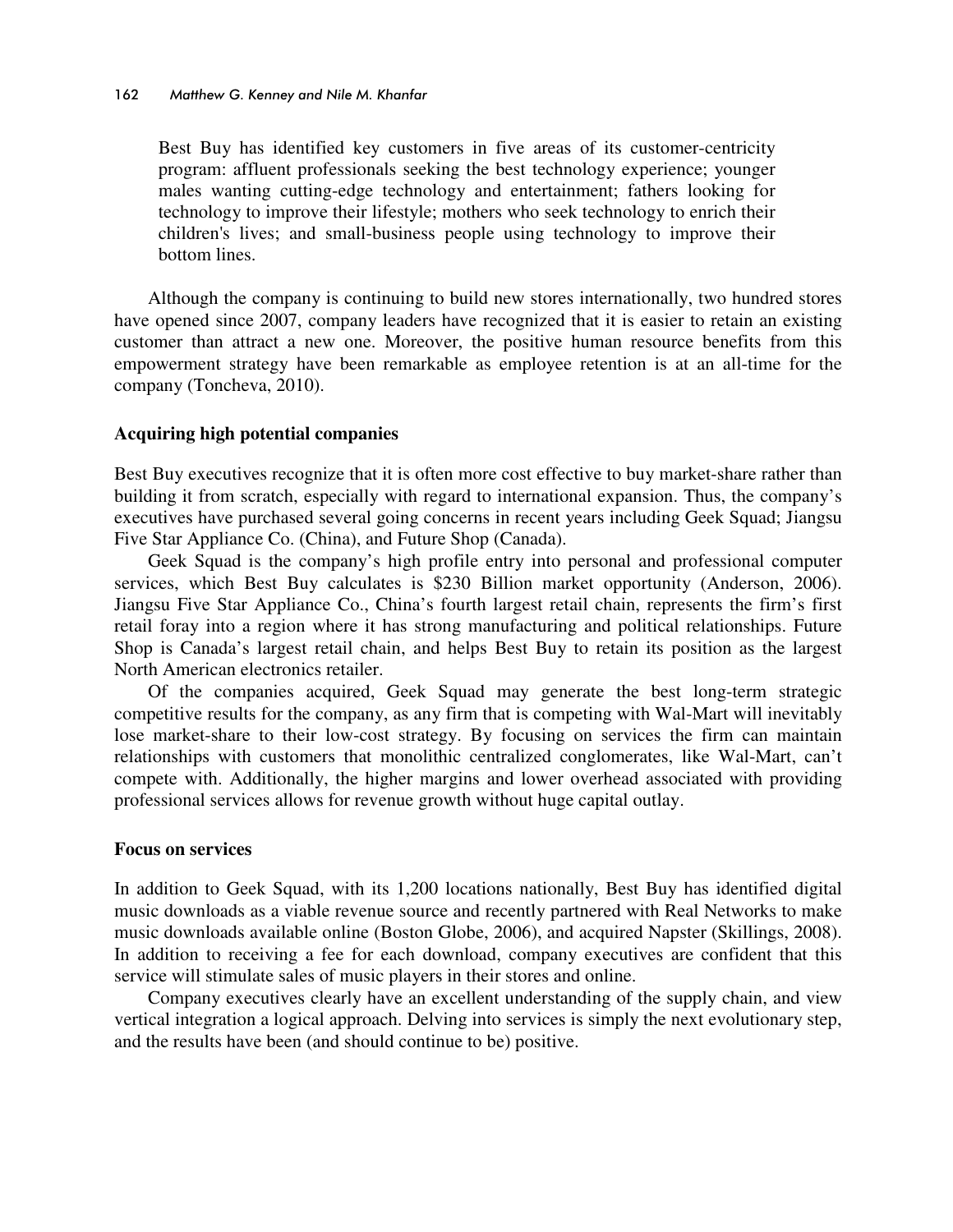#### **DISCUSSION QUESTIONS**

- How is the concept of 'customer centricity' related to Porter's Five Forces Model? Discuss.
- Do you agree with the strategy of expanding into services rather focusing solely on than the company's historical role as a retailer of products? What are the potential risks and rewards?
- What lessons should Best Buy's competitors learn from this case?

#### **REFERENCES**

- Anderson, B. A. (2006). Letter to Shareholders. In Best Buy Abbual Report. Retrieved October 18, 2006, from Best Buy Inc. Web site: http://media.corporate-ir.net/media\_files/irol/83/83192/BestBuyARCode/ bb06ar\_letter1.htm
- Barney, D. (2006, May 25). Nothing but the best. Retrieved November 1, 2006, from Chief Supply Chain Officer Magazine Web site: http://www.chiefsupplychainofficer.com/index.php?option=com\_content& task=view&id=176&Itemid=42
- Berner, R. (2005, November 1). Watch Out, Best Buy And Circuit City. Retrieved October 15, 2006, from Information Week Web site: http://www.businessweek.com/magazine/content/05\_47/b3960082.html
- Best Buy Annual Report (2010). Retrieved September 1, 2010 from http://phx.corporateir.net/phoenix.zhtml?c=83192&p=IROL-reportsannual
- Best Buy Moves to "Customer-Facing" Supply Chain. (2006, January 18). Retrieved November 1, 2006, from Supply Chain Digest Web site: http://www.scdigest.com/assets/newsviews/06-01-18-1.cfm
- Best Buy plans to launch music download service. (2006, October 6). Retrieved November 1, 2006, from Boston Globe Web site: http://www.boston.com/business/personaltech/articles/2006/10/06/best\_buy\_plans\_to\_launch\_music\_downlo ad\_service/
- Best Buy: Supply Chain Strategy (2007). Accenture. Retrieved September 2, 2010 from http://www.accenture.com/NR/rdonlyres/2A14DCE1-785C4B1F8C444235AA24530D/0/ best\_buy\_cred\_1\_hi.pdf
- Boyle, M. (2006, March 29). Best Buy's giant gamble. Retrieved October 15, 2006, from Fortune Magazine Web site: http://money.cnn.com/magazines/fortune/fortune\_archive/2006/04/03/8373034/
- Corshen, J. (February 17, 2004). Supplier Account Management Systems. Retrieved November 1, 2006, from Portals Magazine Web site: http://www.portalsmag.com/print/default.asp?ArticleID=5358
- Fehr, S.C. (April 2, 2010). The Great Recession of '74, '82, '92, '07. Stateline.org. Retrieved September 2, 2010 from http://www.stateline.org/live/details/story?contentId=473390
- Gulati, R. (April 12, 2010). Inside Best Buy's customer-centric strategy. Harvard Business Review Online. Retrieved September 1, 2010 from http://blogs.hbr.org/hbsfaculty/2010/04/inside-best-buys-customercent.html
- Huffman, M. (2005, November 14). 5 Reasons Not To Buy An Extended Warranty. Retrieved November 1, 2006, from Consumeraffairs.org Web site: http://www.consumeraffairs.com/news04/2005/extended\_warranty.html
- Johnson, J., Reider, E., & Skatrud, R. (2006, April). Krause Research Fund. Krause Fund Research.
- Krazit, T. (2006, May 31). Apple expands Best Buy foothold. Retrieved October 15, 2006, from C-Net Web site: http://news.com.com/Apple+expands+Best+Buy+foothold/2100-1041\_3-6078784.html